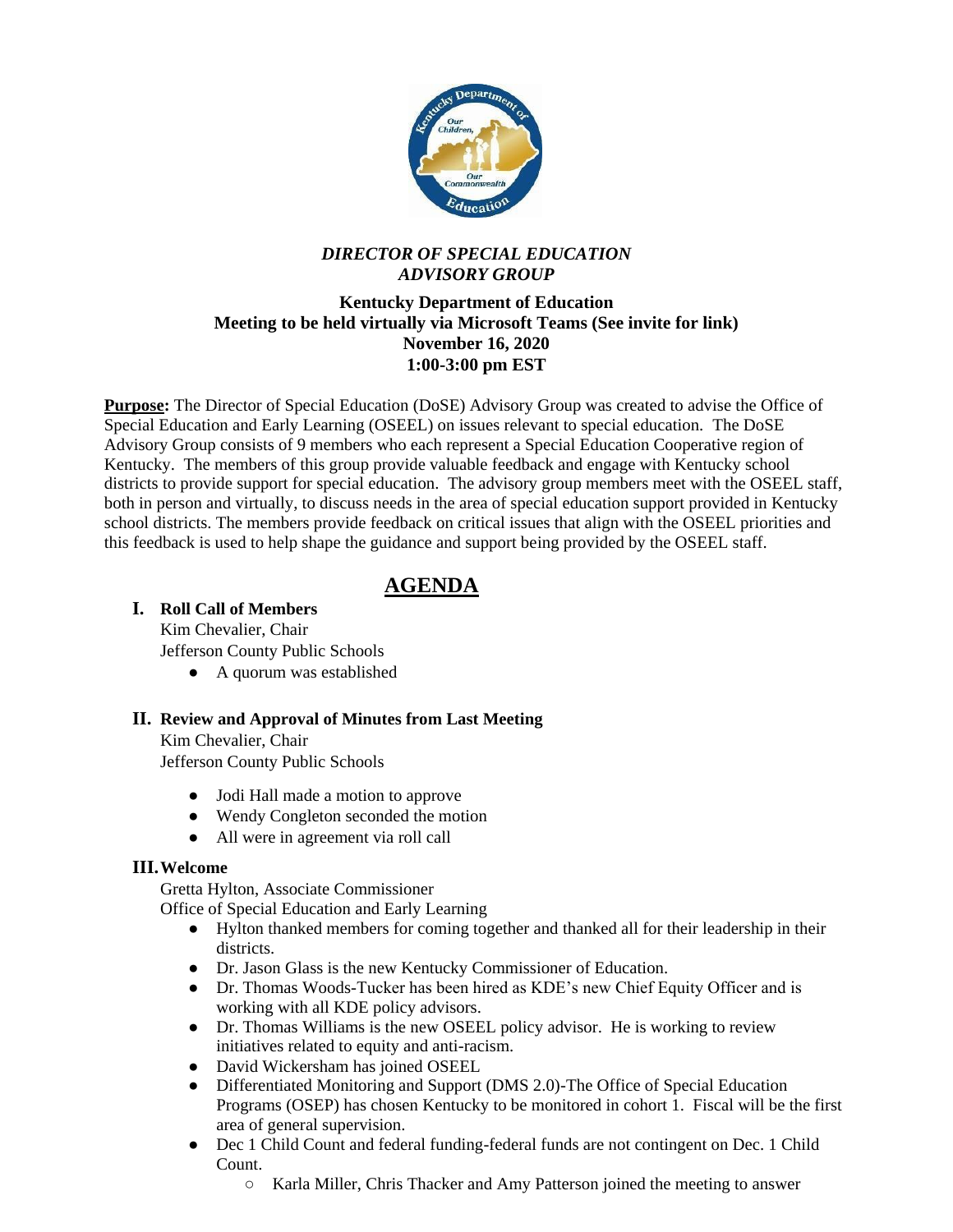questions.

- Traci Sharpe asked "Is it possible for the funding to remain the same as we have done for SEEK funding.
	- Thacker explained that the SEEK add on is based on Dec. 1 count for ages 5-20 and that it is weighted by disability. OSEEL is not sure what the Office of Finance and Operations (OFO) is going to do in regards to the formula or SEEK this time. The state does have to make available the funds to provide special education at the same level or increase it-the state maintenance of financial support.
- Sharpe asked if the weekly December 1 report could be run weekly during the last week before Child Count.
	- Patterson explained that it will not be possible due to Infinite Campus only populating for that report each weekend. She also explained that the IDEA Child Count Extract will provide the same information.

#### **IV.Proposed changes to Regulation 707 KAR 1:340**

Gretta Hylton, Associate Commissioner

Office of Special Education and Early Learning

- The regulation contained outdated information on the form.
- The notice of ARC and prior written notice was also reviewed. It had been confusing so it was changed to model the federal regulations.
- There will be a public comment opportunity.
- Kim Chevalier asked if districts would need to go back and change any district policies and procedures.
	- Hylton explained that it is mainly a clean up of the language.
- Chevalier asked if there would be change in IC forms?
	- Hylton explained that it would be more of a training issue.
- Traci Sharpe asked if it is possible to look at other changes that may be needed while the regs are open.
	- Hylton explained that it can be; however, it's important to make sure that it is something that could not be handled with training and professional development rather than regulatory changes.
	- Sharpe will send a list of specific information directly to Hylton from her coop meeting.

#### **V. School district sharing/Question and answer session**

DoSE Advisory Group Members

- Troy Cobb expressed that they have students who receive therapy services (OT/Speech) who are traveling outside of the state with their parents on a regular basis, but still participating in NTI . He shared they are hearing therapy cannot take place out of state lines so he asked for feedback from the group.
	- Sylvia Starkey explained that she has been in contact with ASHA and they explained since the person is a student and not a patient, it gives more flexibility in the situation. Additionally, it isn't as much of an issue if the student is traveling to rather than residing in another state. She will continue to gather information to share.
- Greta Stanfield shared they have a handful of parents completely refusing virtual services. She asked the group, "do we document that and let the IEP ride or do we exit kids?"
	- Hylton expressed that the National Association of State Directors have been discussing this. Pre-pandemic she shared that if all attempts were documented to provide services and they did not take advantage of them, then she would have convened an ARC to exit. She and Stanfield discussed that the students would be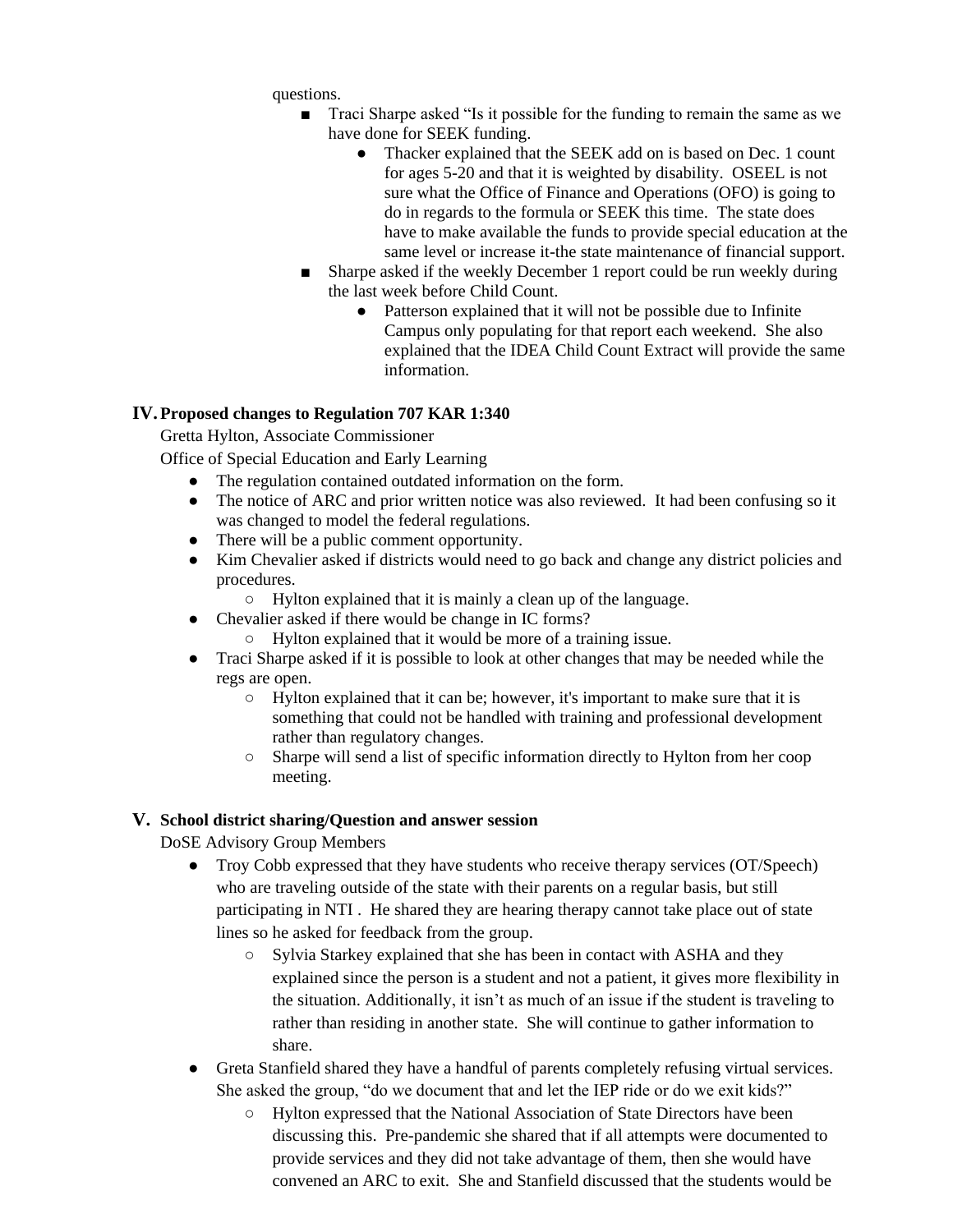back. Document! Document! Document! This will need to be handled on a caseby-case basis and be sure to do everything you can/make MULTIPLE attempts to reach parents and students however you can. Make a good faith effort!

- Kim Chevalier shared that in a Sept. meeting with Julie Weatherly, Esq. her thoughts mirror Hylton's response...especially if you know that it is because of the pandemic. Stay in touch and document.
- Jodi Hall asked if it is appropriate for an ARC to convene and agree to make less frequent contact.
	- Hytlon cautioned against making the decision to provide less based solely on the pandemic; however, it can be noted that it may look different or be less often, yet more intense. Also be careful not to get into a cookie cutter situation for services. Hall clarified that she is referring to students/families who are not participating in services and whether the ARC can meet to decrease the number of attempts.
	- $\circ$  Hall and Hylton discussed that the facts will be important in this situation such as good faith effort, multiple modes of communication, etc. and document everything.
- Hall also asked about a situation where the parents signed consent for evaluation then the parents withdrew the child to homeschool or private school and will not allow access to do the evaluation. ARC attempts have been made, but the parents do not come. Is it okay to convene the ARC and stop the evaluation process until the parent will allow access to the student?
	- Hylton asked for clarification on initial vs. re-eval. Hall indicated some of both. Hylton shared that it may be good to do a record review for a re-eval and that she and Sylvia could consult on specific situations going forward.
	- $\circ$  The group discussed for an initial the 60-day-timeline would still be in place so the ARC would need to meet back and determine insufficient data was available to determine eligibility to prevent any violation of IDEA. Once there is access to the student, child find obligations would still exist.
- Hall asked about a situation where a student leaves the district to go to homeschool/private school and his/her IEP expires while they are there. If the student returns to the district, can the IEP be reinstated if the student still has active eligibility? What if the student's eligibility has also expired?
	- Hylton shared that she would want to do some research and that this situation would be fact-specific. For example, a lot of things could have changed in the child's life that could potentially impact eligibility. There is caution in using old data. Hall asked for clarification and the group confirmed that there wouldn't be harm in going forward and providing services even if the IEP had expired.
- Traci Sharpe asked if there is still a DoSE Institute on March 9th.
	- Hylton and Karla expressed that they have the contract, but have not signed it yet. The group discussed and were in agreement of not signing the contract due to the pandemic numbers rising.
	- Hopefully by late summer, early fall we will be able to have something.

# **VI. 2021 meeting schedule**

Kim Chevalier, Chair

Jefferson County Public Schools

- Joe McCowan shared proposed dates/times with the group. The dates/times decided on are the following:
	- Meeting Dates (1-3 pm)
		- February 17 (Wednesday)
		- May 26 (Wednesday)